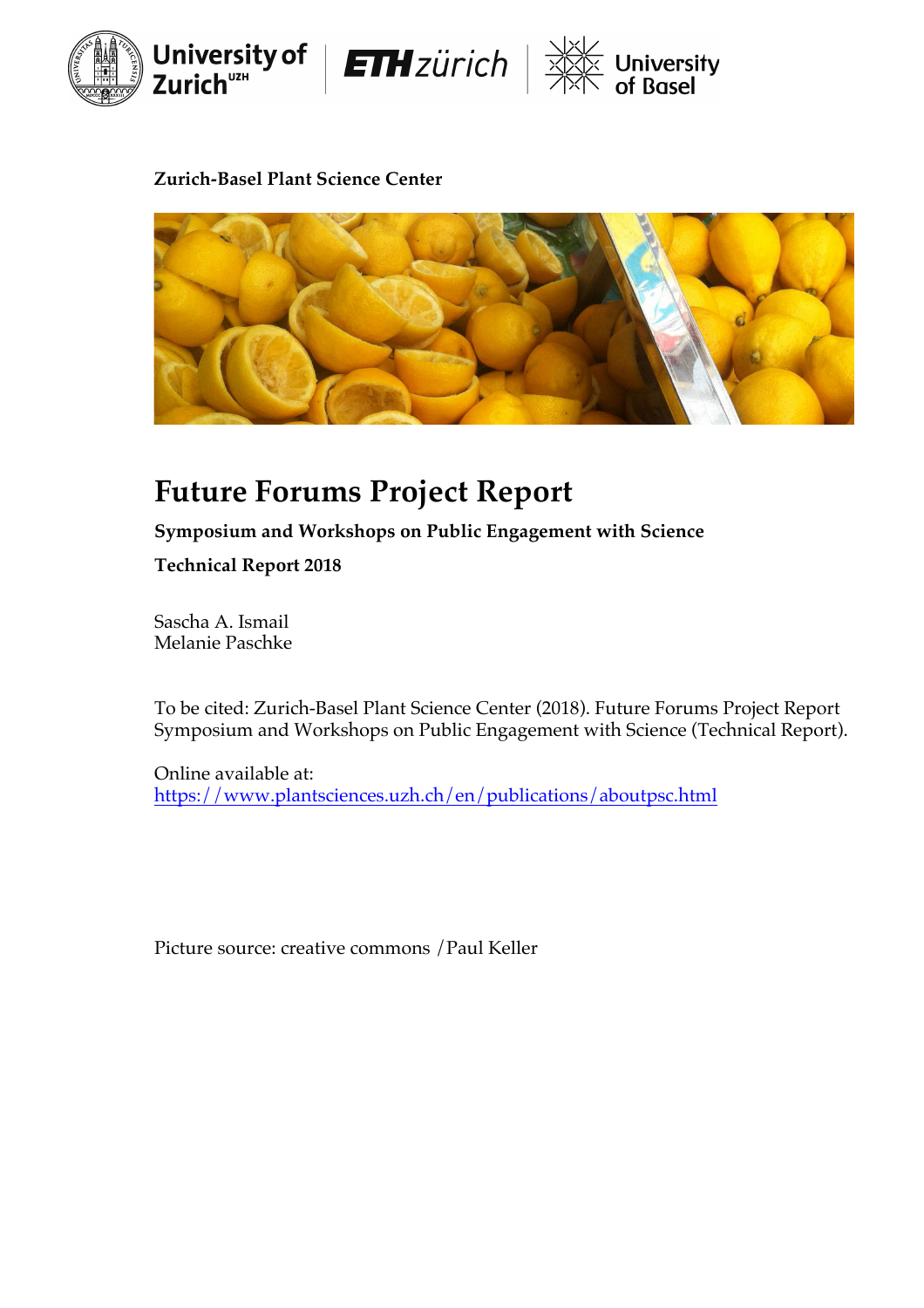# **Table of Contents**

| 1 Background                                                                              | 3              |
|-------------------------------------------------------------------------------------------|----------------|
| 2 Symposium on public engagement with science: Relevance and methods                      | 3              |
| 2.1 Presentations                                                                         | 3              |
| 2.2 Workshops                                                                             | $\overline{4}$ |
| 3 Future Forum I: How should food supply of Zurich look like in 2030?                     | 5              |
| 4 Future Forum II: Society and research in a dialogue on sustainable food supply.         | 6              |
| 5 Lessons learnt                                                                          | 8              |
| Annex 1 Questionnaire to prompt thinking about societal dimensions of a research project: | 10             |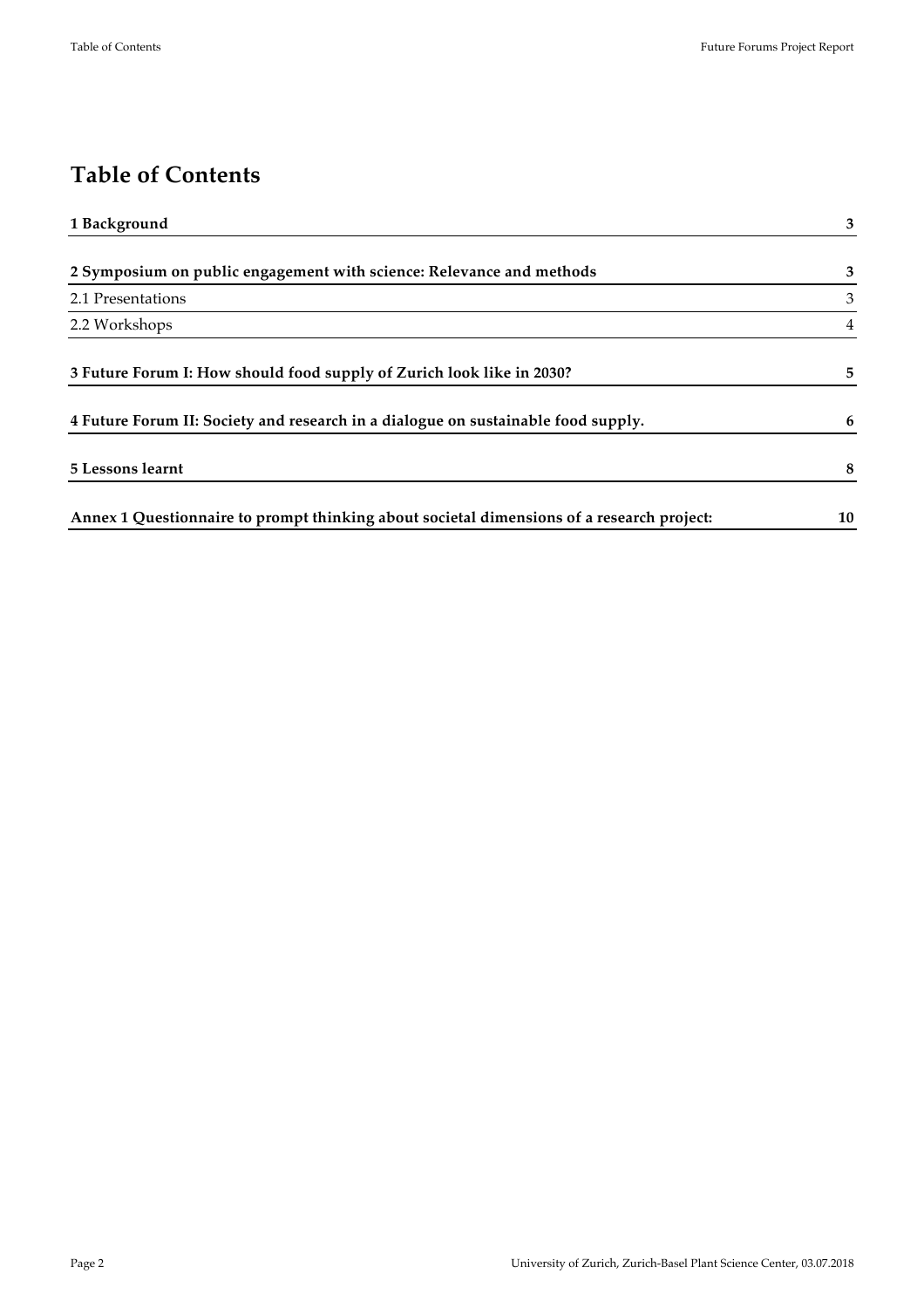## **1 Background**

Research inherently influences the future and most researchers want to contribute with their work to a desirable future. What kind of future this shall be and how to get there is mainly a normative question about values and social responsibility. Consequently, research is always socially and politically entangled. Acknowledging the societal dimensions of research calls for joint participation of various societal actors in setting the research agenda. This requires an effort by the researchers that goes beyond public outreach.

With respect to technological advances and associated risks, it is now widely accepted that various stakeholder groups can have very different perceptions. Stakeholder engagement is best-known from technological risk assessments of large projects and has repeatedly shown to not only improve acceptance and legitimacy but can also improve a fairer implementation. Similarly, research projects could better align the scientific outcomes with societal needs if a public dialogue would be conducted already from early stage on. One of the currently most prominent approaches for assessing societal implications of and expectations towards research projects is the Responsible Research and Innovation (RRI) framework. The probably most influential implementation of RRI is within the Horizon 2020 funding programme of the European Commission. The Zurich-Basel Plant Science Center (PSC) conducted a one-day symposium on relevance and methods of public engagement with science and two public future forums.

During the symposium, which targeted researchers, general concepts of public engagement with science and case studies from different scientific angles were presented. In addition, the participants of the symposium took part in discussion workshops on technological risk assessments, societal dimensions of their own research projects and on chances and barriers for engaging with the public.

In the future forums the PSC provided a platform for a dialogue between researchers and the public on the role of plant sciences for a more sustainable future food production. This question has been chosen because it has direct relevance for applied research projects in plant sciences. The first workshop on a desirable urban food supply in 2030 was open to a general audience. The

second workshop on the role of research for sustainable food supply targeted representatives of civil society organisations who are explicitly aiming to support sustainable agriculture.

In addition, this project was a course for training seven young researchers (PhD candidates) in how to engage effectively with the public. During the workshops, the PhD students acted as facilitators of this dialogue.

This report summarizes the conducted activities and the major findings of the three events.

### **2 Symposium on public engagement with science: Relevance and methods**

Twenty-seven participants (9 UZH, 14 ETHZ, 2 PSC, 1 reatch.ch) followed the invitation to a one-day symposium on public engagement with science. The symposium provided a broad overview on different concepts related to public engagement. In addition, two workshops for practicing methods and one generic discussion on benefits and limitations to public engagement with science were conducted.

#### **2.1 Presentations**

Of the six talks, three covered concepts of public engagement with science, while the remaining three talks presented case studies. The first talk was on risk perception and best practice of public engagement with technological risks (C. Beuttler, Forum Risikodialog). This was followed by an overview on narratives and worldviews and how they influence how climate change, global footprints and agricultural practices are communicated and perceived (M. Paschke, PSC). From a more sociological perspective it was presented how public engagement with science and responsible research and innovation developed from public understanding of science and how they were conceived and advanced into science-policy processes internationally (B. Wynne University of Lancaster).

In the afternoon the focus was on case studies: From a more philosophical perspective a transdisciplinary project for defining in a public dialogue minimum and maximum sustainable consumption (so called consumption corridors) was introduced (A. Di Giulio, University of Basel). At the interface of science and arts,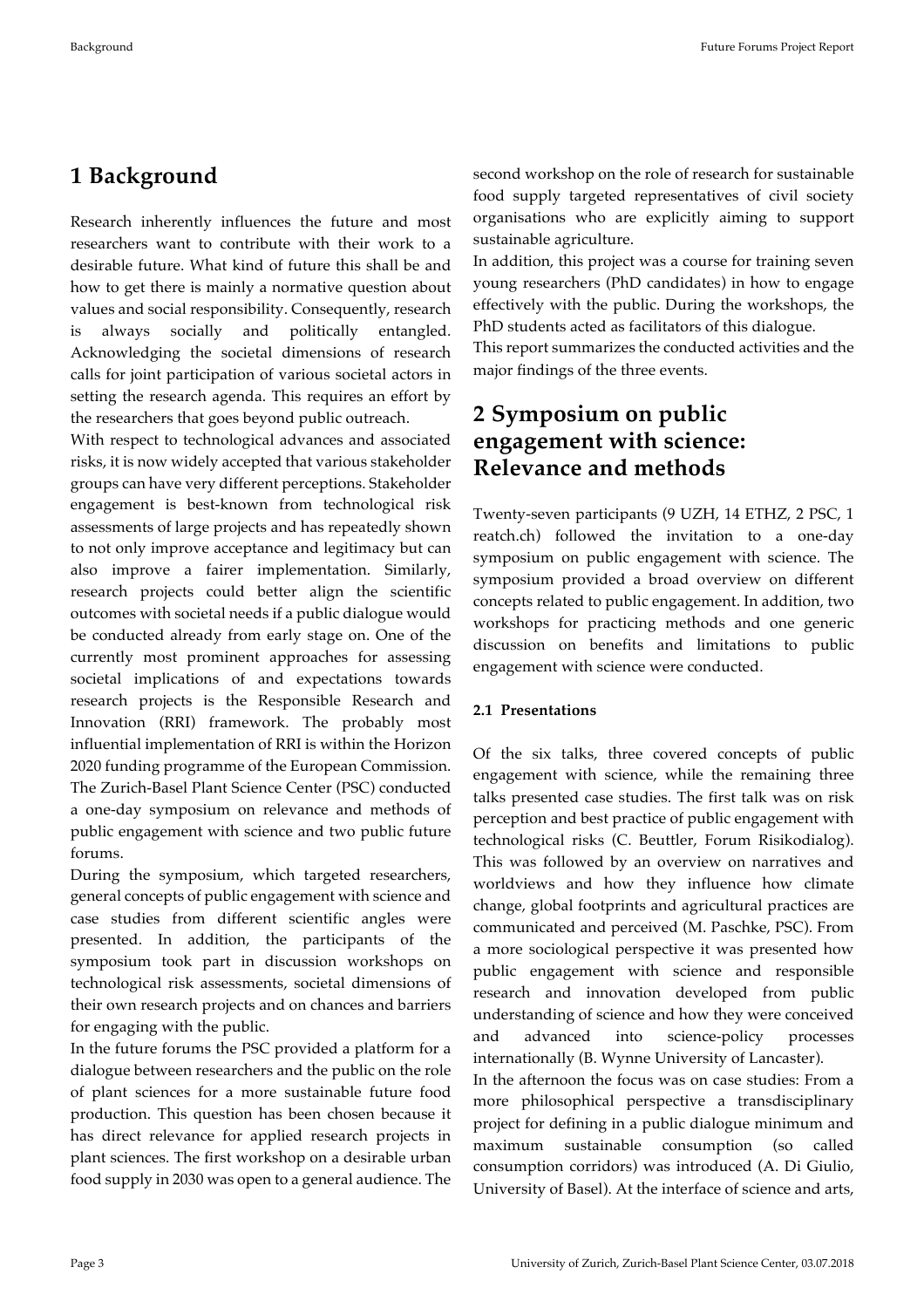the Climate Garden Project was introduced and showed how a useful dialogue on climate change can be facilitated. The talk emphasized that experiences rather than information is more efficient for communicating consequences of climate change (which is well known from psychology) (J. Schläpfer, PSC).

Using a conservation science project as an example, the lack of institutional incentives for researchers to engage in a public dialogue, was presented. However, already minimal engagement with the local communities has led to the most direct conservation impact of this research project (S. Ismail, PSC).

#### **2.2 Workshops**

**Workshop 1:** *Identifying social dimensions of own research* Following a set of key questions, two groups of researchers discussed one research project of one of the participants. The key questions were slightly adapted from the CATWOE approach  $\frac{1}{1}$  and stimulated discussions about challenges, actors, worldviews, transformation and environment related to a research project (See Annex 1 for the full questionnaire). One project discussed, was on reducing the loss of peat soil under intensively used vegetable farming in a specific region in Switzerland. In this project, there is general consent about the problem and that something should be done. However, within the study system the policy makers are perceived as the most difficult actors because they cannot deal with the high uncertainty about when productivity will dramatically reduce. The other project discussed was on a collaboration with an industry partner for designing a diagnostic tool for detailed plant phenotyping. In this project, the researchers did not think beyond technical and economic aspects. As societal aspects, the researchers repeatedly identified in the discussion the potential contribution this could have to improve plant breeding for improving crops adapted to climate change. This discussion helped participants to prompt thinking about the broader implications a research project can have.

**Workshop 2:** *Practice on public engagement. First steps for identifying risk perceptions of different stakeholders.*

The participating scientist practiced methods for identifying risk perceptions of different stakeholders. Using climate engineering as the example topic, the participants were put into the role of layperson. After a short introduction on climate engineering, the participants completed a Concern Assessment Matrix (Fig 1) and a Stakeholder Map (Fig 2). As a potentially high benefit with a low level of controversy, the participants identified that most climate engineering approaches do not use additional land. Potential opportunities for new jobs in industry and research were rated as intermediate benefit and high controversy. With respect to risk perceptions, financing and effectiveness were suggested to be very uncertain but not very controversial. As highly controversial, the participants identified the worldwide unknowns and the potential abuse of power. These two exercises are useful for identifying stakeholder groups and their perceived concerns as well as opportunities. This exercise helped participants to understand that risk perception influences decision making of experts and layperson.



Figure 1: Concern assessment map (filled out twice, once with respect to risk perceptions and once with benefit conceptions)



Figure 2: Stakeholder map

<sup>1</sup> Brouwer, J. H., Woodhill, A. J., Hemmati, M., Verhoosel, K. S., & van Vugt, S. M. (2016). *The MSP guide*. Practical Action Publishing Ltd.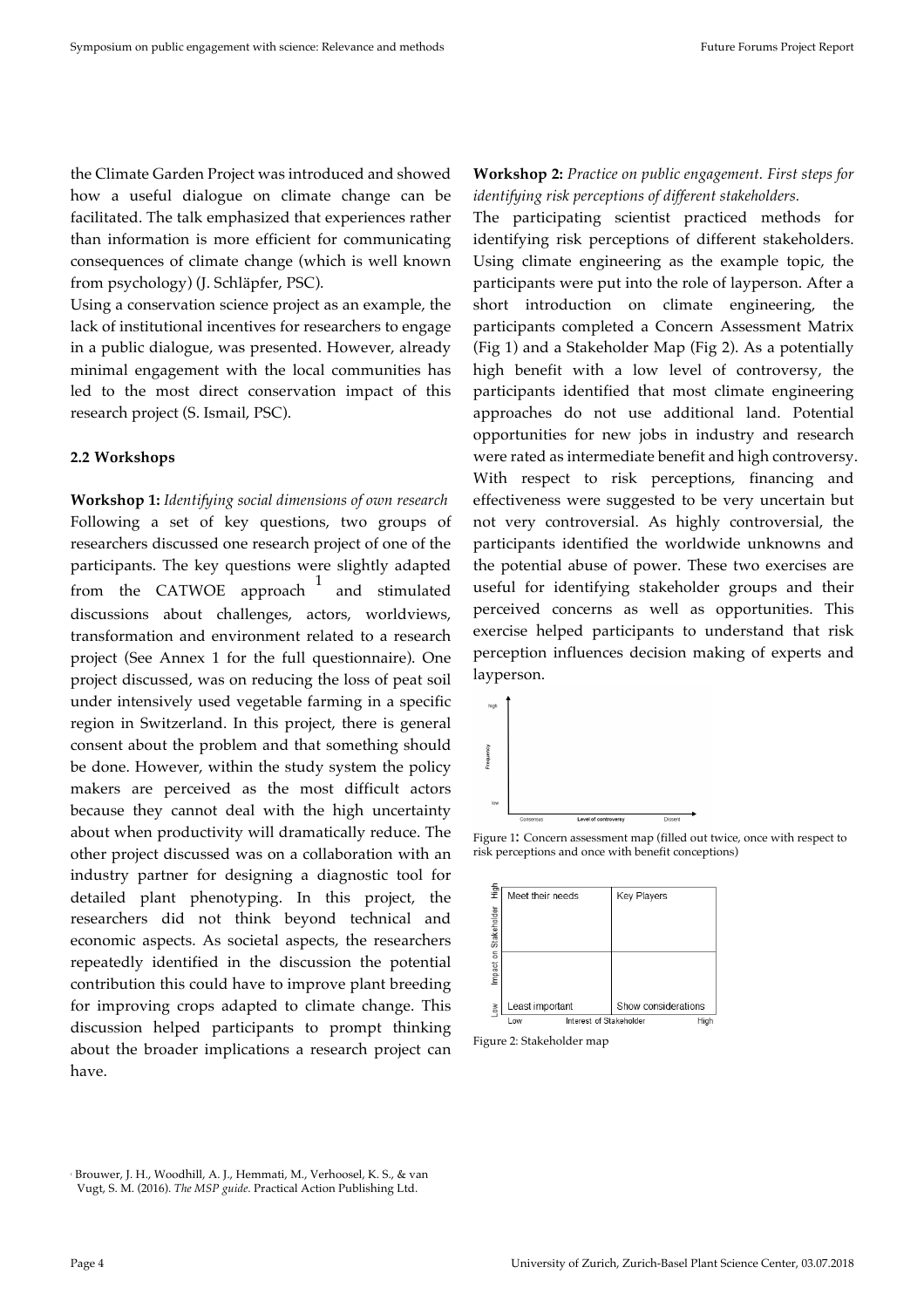**Workshop 3**: Benefits and limitations of public engagement with research

Applying a World Café format all participants discussed three key questions that aimed to broaden awareness about engaging the public.

#### **Question 1: What is public engagement with science ideally aiming for?**

There was general consent that knowledge exchange can be useful for science and society. Some statements made, implied that public engagement is a way to pursue the public of the importance of research. This idea demonstrates that many researchers do not yet perceive public knowledge as a potential valuable source of information. Further there was the idea that public engagement with science can help identifying where to go as a society and defining the research agenda. However, the statement that public engagement should define the research agenda, was contested. The opponents of this statement, emphasised the importance of basic research which is often not tangible, with uncertain direct benefit and therefore of little public interest.

#### **Question 2: What are obstacles for implementing public engagement with science?**

Public engagement was identified as a not trivial and time-consuming task while the workload in research is already high. This raised the question how scientists should engage and whether it would need specialized science communicators. Participants also mentioned that in many cases a research project might not concern specific stakeholders directly. In these cases it is uncertain whom to involve in a dialogue because public interest would be low and because it is unclear who could represent the society. A further expected obstacle was the different language use of experts and layperson. It was also mentioned that the personal interest of a scientist but also of many citizens might not include public dialogue and engagement. For scientific career development, public engagement with science is not yet an asset and therefore of little benefit for scientists. This is also related to the aims of many funding agencies, which do not explicitly support efforts for public engagement.

#### **Question 3: What factors facilitate effective public engagement with science?**

Institutions and funding bodies have to be supportive to allow time and financial resources to be allocated to public engagement. This could increase willingness of researchers to invest time in public engagement.

Research topics that have a sense of urgency are more suitable for getting people involved. Other favourable attributes of scientific projects were interdisciplinarity and possibilities for adapting the research scope. It is also important for scientists and the representatives of the public that the general topic is personally relevant.

In addition, a series of personal qualities were mentioned. In particular, understanding of the cultural background by scientists was identified as a major factor for facilitating engagement with the public. For understanding the relevance of public engagement with science, the participants mentioned that education of scientists and of the public is needed. The scientists also need a sense of empathy and reliability for effectively engaging with the public.

For easier implementation of public engagement, an established platform for dialogue was suggested but not further specified.

### **3 Future Forum I: How should food supply of Zurich look like in 2030?**

Within the national event "Festival der Natur" and the associated regional event "Abenteuer StadtNatur" the PSC conducted a public event. The venue was within the community garden project "Brache Guggacker". Ten representatives of the public attended this forum. For stimulating the discussion on future food supply, four experts, who are professionally involved in the food sector and live in the area, gave input talks on their work and how they believe that this could contribute in future to a more sustainable food supply. Following these inputs, PhD students gave three 2 minutes flashlight presentations on novel developments in food production. For the dialogue, a rich picture, on how sustainable food supply of Zurich shall look like in 2030, was drawn by the scientists and the attendees.

The input talks covered the topics food life cycle assessments (Franziska Stössel, ETHZ), precision farming (Frank Liebisch, ETHZ) and food supply chains (Kathrin Ruthishauser, Migros). The flash light talks covered closed production systems of aquaponics and hydroponics, the potential of aquaculture and the ecological foot print of beer in relation to the consumption in Zurich.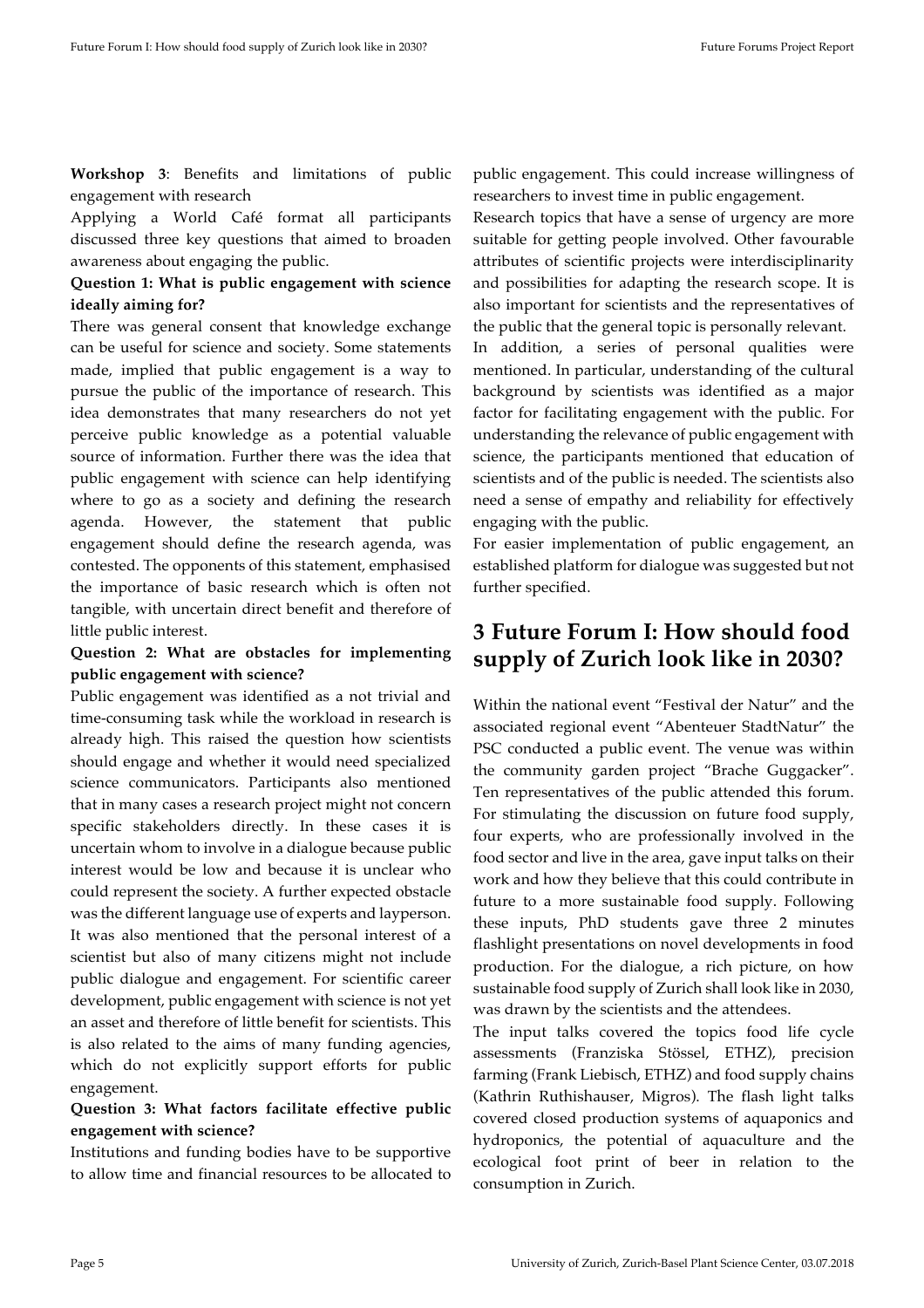In the rich picture, participants expressed their expectations towards production, consumption and some more general statements on aspects of the food supply system.

With respect to production, the wish was for doubling the number and area of organic farms in Switzerland by 2030. The participants also expected that fields would get larger for improved efficiency, while at the same time there should be more space for biodiversity. In general, agriculture was expected to become more efficient, while using less space. Transport of food was a key topic when discussing how to achieve sustainable food production. Many participants hoped that production would become more regional with scope for participation of consumers. In addition, alternative low input farming techniques or agroforestry were suggested to contribute to more sustainable production. Within Switzerland, the continued importance of agriculture for conserving the cultural landscape was mentioned. Within the city, participants believe that more garden cooperatives will produce more food in the city. In addition, some comments denoted scepticism towards new technologies as well as the challenge of turning urban areas into complementary urbanagricultural places. Although there was some doubt about the feasibility and scaling up of urban farming activities, people highlighted the educational value of urban farming and its good intentions to tackle food problems. More technical or commercial urban farming projects were also considered to have potential but they need to consider various social aspects.

At the interface of production and consumption, people expect that various alternative food sources might become more important (e.g. algae, bacteria, mushrooms, and insects). However, participants also emphasized that new food resources should not rely on imported soya (as currently for intensive fish cultures the case).

With respect to consumption, a reduction of meat consumption and more demand for alternative protein sources are expected. Consumers should also consume crops that are more seasonal. Considering the more systemic food supply, people expected that digitalization will further improve transparency of the entire food supply chain. It would be also desirable that the entire environmental costs should be included in the price of food products. Because future food production

is linked to the large societal, environmental and economic developments, it is difficult to discuss this separately.

The discussion was only remotely related to scientific aspects of food production. Most discussions turned to how to optimize existing low-tech methods and abandoned urban spaces, rather than about new approaches or more knowledge that research could provide. There was nothing too specific about plant sciences, but it was briefly mentioned that in the future there might be new crop varieties that can survive with less pesticides and less water. The discussion on such new breeds turned very fast towards ownership and license concerns. However, one aspect that could be pursued is the implementation part of various methods discussed: valid solutions that have been developed theoretically or at small scale, fail to scale up or be implemented, assessed and funded. Real life data and large-scale implementation is missing in the crucial steps bridging theory and practice, especially considering the economic viability.

The discussions were lively, although the conversation tended to diverge fast, as if the topic was too broad to grasp in depth. This could also denote the complexity of the subject; that causes that many aspects related to the topic are mentioned, while they are often far from a specific research question.

### **4 Future Forum II: Society and research in a dialogue on sustainable food supply.**

In the second event, we invited people from civil society organizations, which are involved in sustainable agriculture (fastenopfer, Grün Stadt Zürich, Kleinbauern Vereinigung, myblueplanet, Neue Nachbarschaft1, Pusch, Schweizer Allianz Gentechfrei, Vision Landwirtschaft, WWF). The aim was to provide a platform for discussing sustainable food supply between scientists and civil society organizations. The participants of academia were two representatives of the PSC, seven young plant scientists and two senior researches. For stimulating the discussion, there were two input talks from scientists. One input talk was by Prof. Achim Walter (ETHZ) who gave an overview on different research projects within crop sciences. He presented how basic research on plant growth might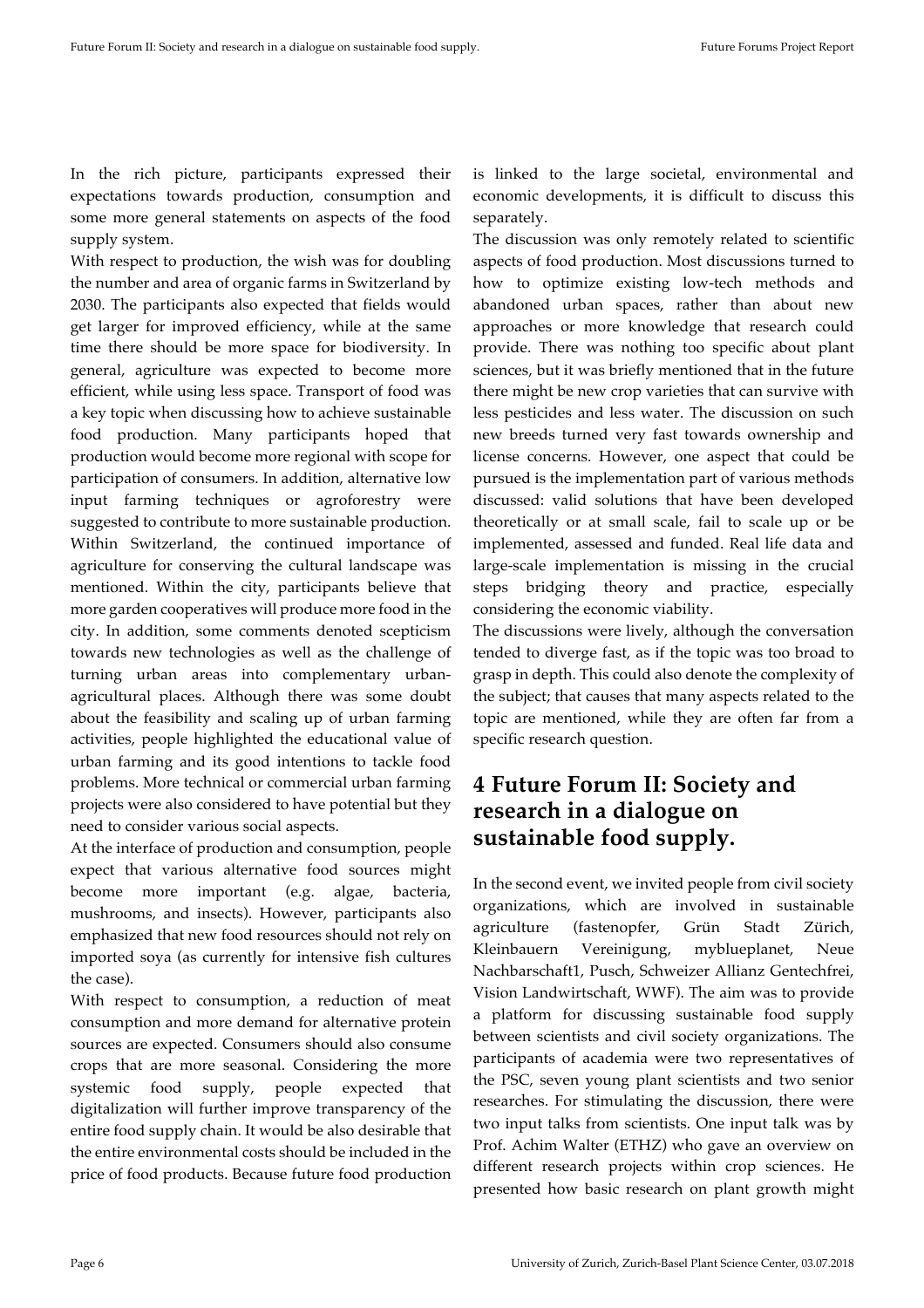influence future plant breeding in 20 years and how more applied projects on image processing, buckwheat variability and mitigation of soil compaction could have a sooner impact. In general, his research wants to contribute to a more efficient future farming. The second talk was by Dr. Gurbir Bullar on the role of agricultural value chains and consumer choices for more sustainable farming and food production.

In group discussions, the NGO representatives and the scientists discussed three key questions. The statements made, are summarized below.

#### **Question 1: How can technological progress in agriculture consider societal needs?**

Technology shall support the people in the agricultural sector but shall not replace them. Therefore, the development of a new technology should also consider its implications for associated jobs.

Technological innovation should not be driven primarily by maximizing economical profit, because this leads to unsustainable food production and supply, which in turn also creates unsustainable demand. Dialogue with and education of farmers as well as consumers has been mentioned repeatedly as a way to overcome these pure economic drivers of technological progress.

Farmers are key stakeholders between research and food supply. Identifying the needs of farmers is crucial for successful implementation of new technology and should be assessed more systematically.

Technological innovation and research is rarely tailored to local environmental and socio-economic conditions.

Technological progress should aim to improve socioeconomic development, considering the potential benefits for various stakeholders (e.g. farmers, developing countries, consumers). This would allow to develop solutions which have broader acceptance, are more environmental friendly and economically more sustainable.

Breeding of staple crops is needed for food security. The priority should be the diversification of crop varieties.

#### **Question 2: How could dialogue with society about sustainable agriculture be implemented that research aligns better with societal needs?**

There was consent that research and society need to be in dialogue. In general, there was concerns about: Who should be responsible for the dialogue? Who should be responsible for transporting the needs of society to research and vice versa?

It was criticized that research and funding is strongly influenced by trends not by problems, which favours some specific lines of research. It was suggested that the public sector could be engaged in "non-profit research" with all stakeholders to be included to counteract these influences. Trust in research could be fostered through such an approach.

Participants at the table emphasized that they would welcome new dialogue formats with different stakeholders (farmers, researchers, representatives of these initiatives, policy-makers). In particular new dialogue formats, new facilitation formats and social experimentation were raised key words.

The question, if consumers need to be involved in the dialogue was raised but remained open.

#### **Question 3: What can plant sciences contribute to a more sustainable food supply, food system?**

Many statements were related to plant breeding. Several crop properties which should be improved were mentioned: For example local adaptation, drought resistance, nutrient value, protein content, yield, less or no pesticide, taste, storage potential and shelf life.

Also, plant breeding should focus more on ecological farming and smallholder farming systems. Research should engage in development of applied technologies and innovations ready-to-use for small-scale farmers.

New cultivation techniques and new intercropping combinations need to be developed for agro-ecological practise. There should be offered consumers the opportunity to formulate their needs. Plant science research needs to take these needs into account. Funding should force participatory approaches and feedback loops here.

For novel techniques, participatory risk assessments should be conducted to meet a precautionary principle. Ecological and economic research could help to develop true cost accounting that considers environmental externalities of production in the price.

Automation and digitalization in agriculture can scare parts of the society, because this is in contrast to idealized public perception of farmers and agriculture. In Switzerland, agriculture has to fulfil different needs: (a) maintaining productivity (b) increasing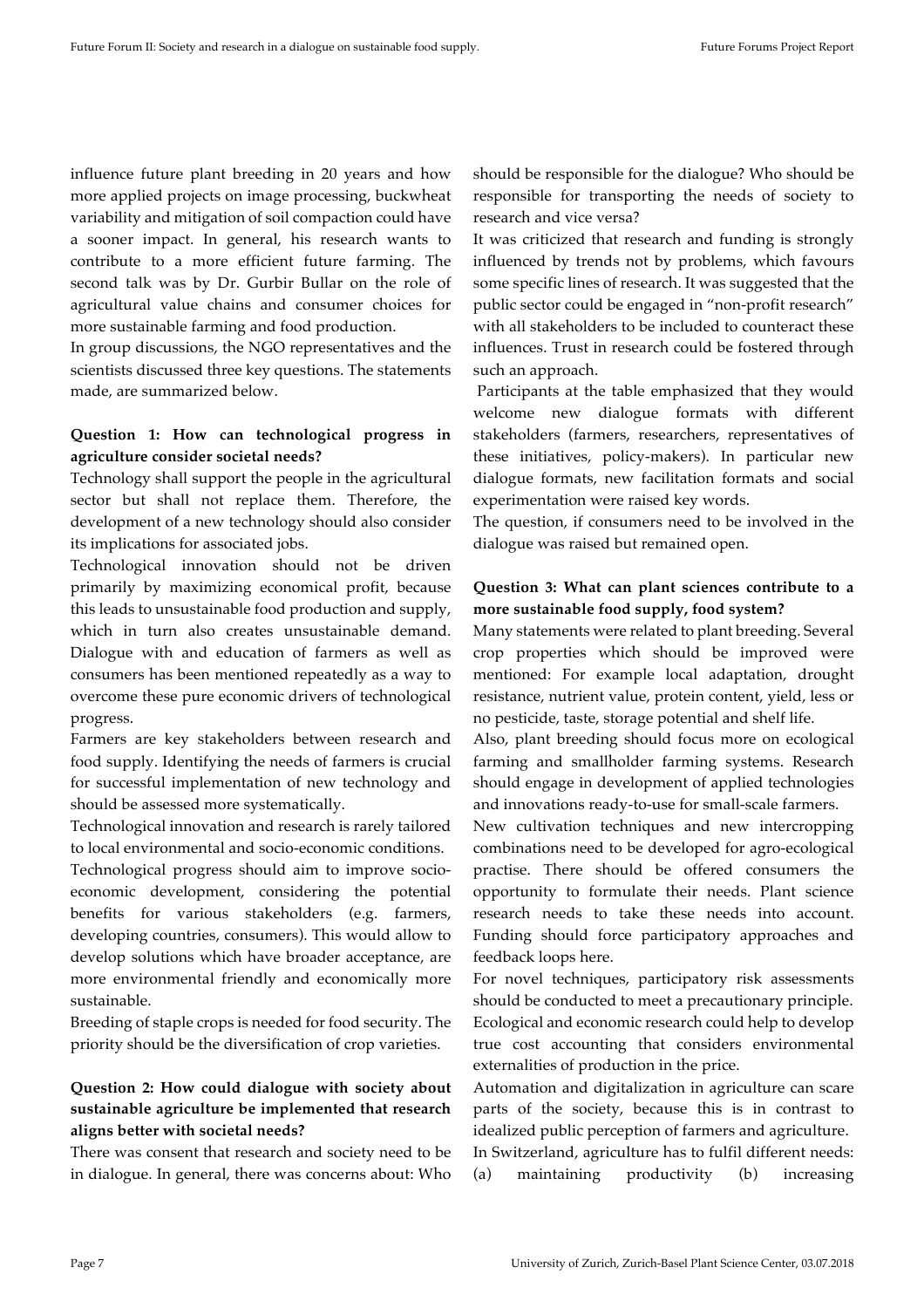diversification (and conservation) of farming systems, scaling up agro-ecological systems, maintaining traditional systems that have established in certain cultural landscapes. Socio-ecological (and transdisciplinary) research, facilitation and investment is necessary for ensuring that these different sustainable farming systems become an economic viable alternative to conventional agriculture.

Participants added to many of their statements that more funding or investment into this should be made.

More education is needed, that consumers know about the impact of their consumption behavior.

### **5 Lessons learnt**

Inherently to the broad topic of sustainable food production is that the output, apart from a few specific statments, is on a rather generic level. Therefore, it is necessary to think about how to further develop and formalize a dialogue with the public. For identifying potential research questions or for influencing future research the dialogue would have to be narrowed down to more specific questions or research topics. One possibility might be to conduct a series of longer workshops with the aim to narrow down this question to potential specific contributions (plant) sciences could have for more sustainable food production. This specific topic could then be developed further in an ongoing dialogue. Another way would be to start already with an existing research idea and to develop the scope of this project further to improve its societal relevance. It is also conceivable to include a public forum in the evaluation of draft research proposals and invite projects perceived as most relevant for a second round of full proposals. Such a forum could tremendously improve legitimacy of funded projects and would give the participants of the public a clear scope of influence and appreciation of their input.

A major question is, which communities have the greatest interest and are concerned with a certain topic. Identifying and reaching interested people is a major task and the required efforts and costs should not be underestimated. This also raises the question who represents best the general public. Targeting only the already sensitive people could bias the outcome of engaging with the public. That means that it will always be difficult to claim that a research project has been

developed together with the society when some of the societal actors are not interested or cannot be reached.

Despite intensive efforts for advertising the first public event open to all people, the number of participants remained below the expectations. Although the timing of the event during dinner time (Thursday evening 18:00 to 20:30) might have influenced this, it raises the question on the incentives people have to participate in a dialogue with scientists. It has to be considered that when people invest their spare time, they need something in return. Perhaps a more specific opportunity to directly influence research could mitigate this problem. In the second public event, we did not aim for more participants, because representatives of civil society organisations represent interests of their often numerous members. When targeting civil society organisations the interest seems greater. We believe that this is because such a dialogue can meet their own aims of supporting a sustainable development. This allows conducting such workshops during working hours. As these people are professionally involved in the topic, a dialogue with scientists also provides them with an opportunity to stay up to date with novel developments. Further, the level of prior knowledge can be expected to be more advanced, which allows a more in depth discussion.

From the researchers' perspective, the dialogue was well appreciated and the PhD students who participated the course, certainly learnt about the significance and the opportunity a dialogue with the public can have. For their daily work on their PhD thesis the course had little effect because their projects were not designed for engaging the public and because their projects were not explicitly discussed during the workshops. However, the experience that the public is interested in what scientists are doing and thinking about what science wants to achieve, has influenced their thinking and made them more sensitive to the societal dimensions of research.

It was repeatedly noticed that different types of research are unequally suitable for a public dialogue. It is clear that applied research topics, which have a sense of urgency, are more suitable than basic research. In addition, what is relevant to basic science is not necessarily interesting for the general public. The reason is, that basic research primarily aims to broaden human knowledge, often with uncertain or no direct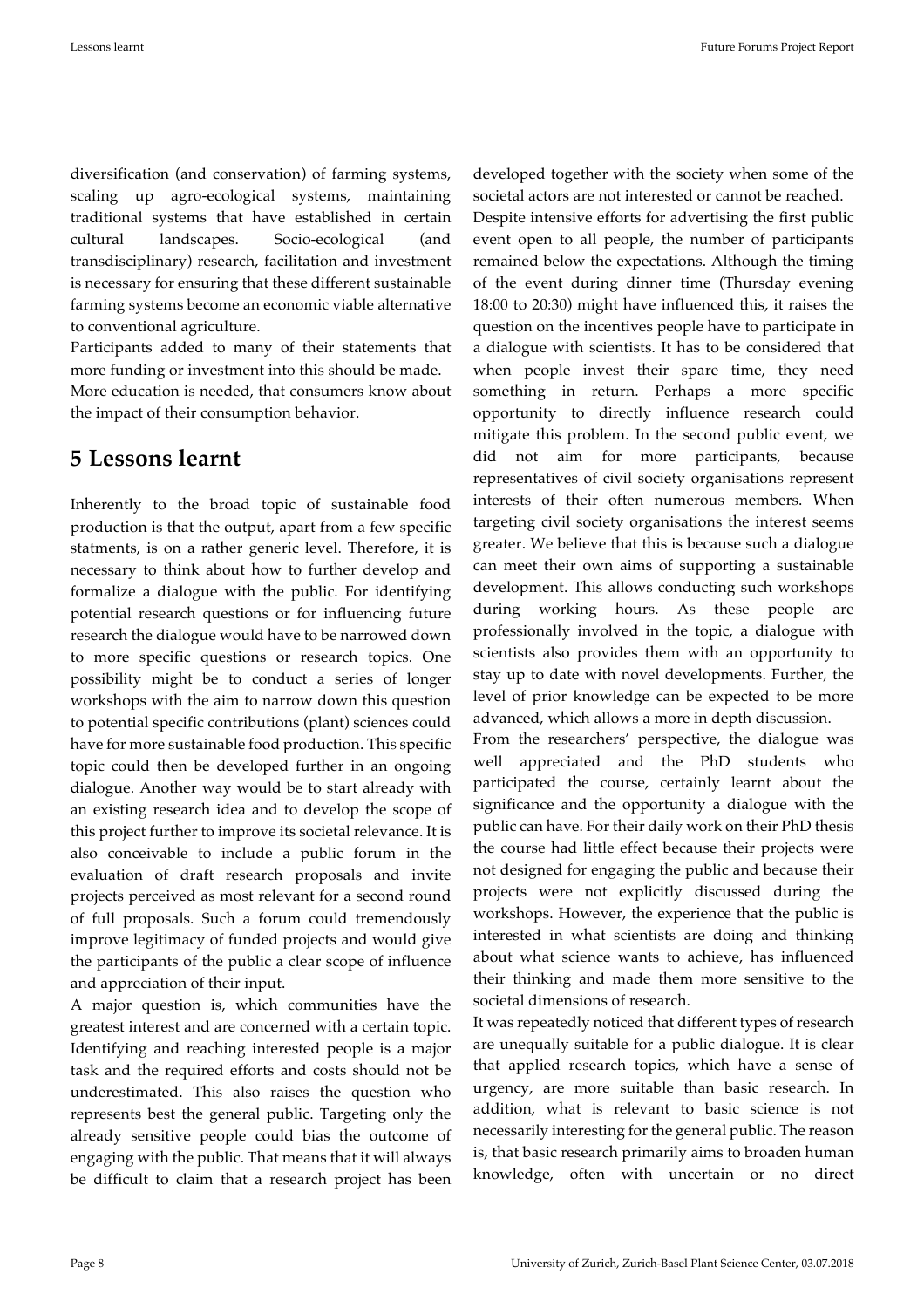applicability. This can make it difficult to get people interested to engage in a dialogue. What was also mentioned multiple times is that for early career scientists the main performance criteria is the number and the scientific impact of their publications. This reality provides little incentives and leaves no resources for additional efforts to engage with the public. Although researchers expressed that this could be mitigated through funding schemes that explicitly promote public engagement, it would also need a cultural shift in the scientific community.

Despite the broad topic of the workshops, it became obvious that in general the aim to improve resource efficiency of agricultural production is widely accepted. We also identified that plant breeding for improved local adaptation, drought resistance, nutrient value, protein content, yield, less or no pesticide, storage potential and shelf life are generally perceived as valuable contributions for mitigating future food supply challenges. With respect to new methods and technologies there was a mixture of excitement towards the potential benefits and scepticism due to the uncertainty about the environmental and societal implications, coupled with a resignation that these developments will be driven by economic forces and not by research or the society. It became also apparent that towards small tangible projects like the community garden Brache Guggach, the basic attitude is very positive. In contrast, large-scale industrial food production is viewed as more controversial, as it does not meet the idealized perception of farmers that get their hands dirty.

An interesting idea that came up during the workshops, was to establish a public platform for discussing and adapting research projects. At such a platform, scientists could present their research ideas for a public evaluation with the help of science facilitators. Such a formalized platform would reduce significantly logistic efforts for scientists and could provide highly effective input from the public. Mutually not exclusive, such a platform could also serve as a first evaluation round of research proposals.